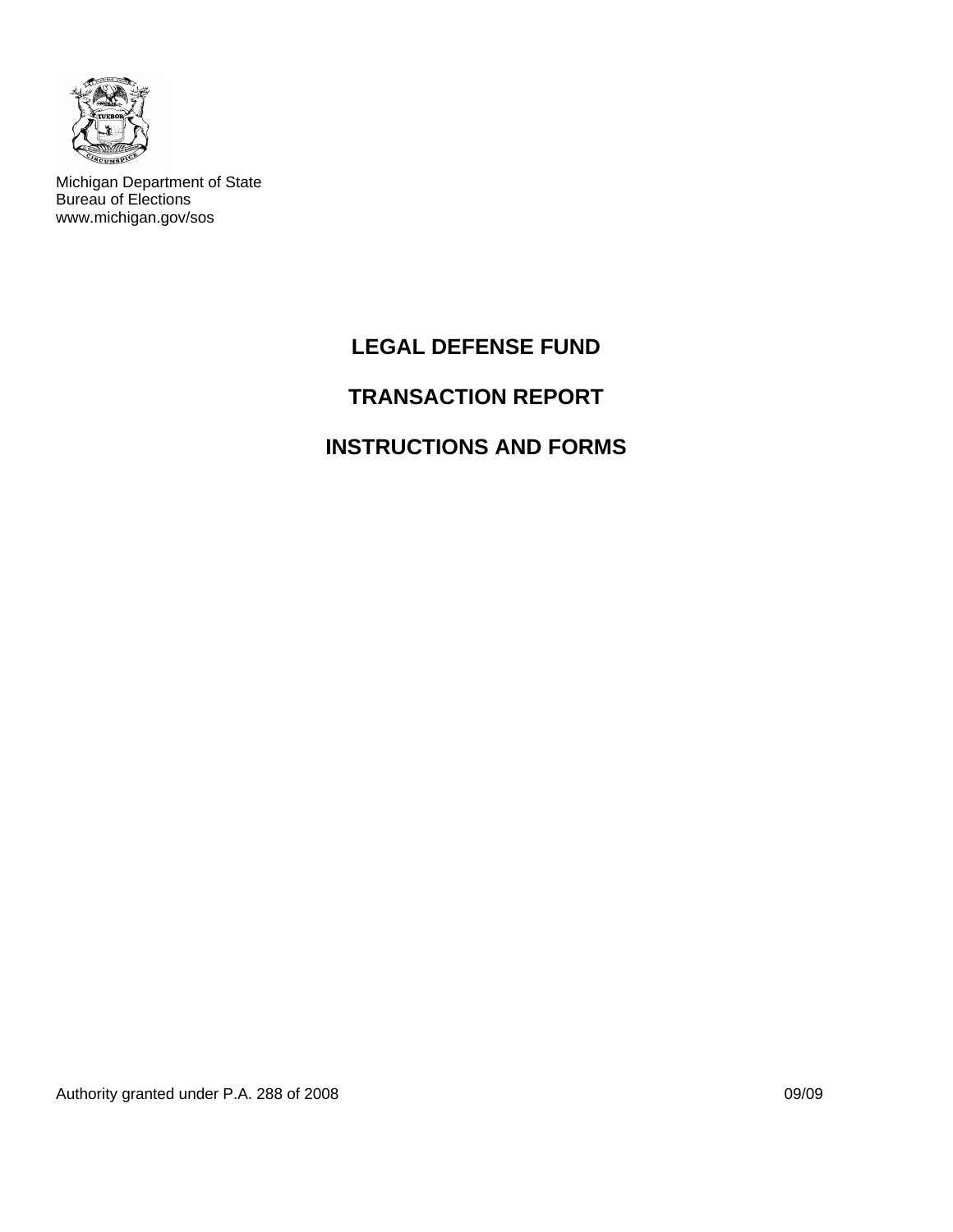## **INSTRUCTIONS FOR COMPLETING LEGAL DEFENSE FUND TRANSACTION REPORTS**

A Transaction Report must include a Cover Page and the Schedules that apply to the Legal Defense Fund's transactions during the Transaction Report coverage period. The Schedules are described below:

**Itemized Contribution Schedule:** Used to report direct contributions or loans of money from a person. The Legal Defense Fund is required to report the name, address, date and amount of all contributions of money, goods, services or loans, regardless of amount. The occupation, employer and principal place of business must also be disclosed if the cumulative contributions from an individual total \$100.01 or more.

**Itemized Expenditures Schedule:** Used to report direct expenditures made by the Legal Defense Fund when the cumulative of the expenditures totals \$50.01 or more to that same person. The name, address, purpose, date and amount of each expenditure made during the coverage period of the Transaction Report must be disclosed.

#### **Questions:**

Contact us at:

Michigan Department of State Bureau of Elections P.O. Box 20126 Lansing, Michigan 48901-0726 Phone: (517) 335-3234 Fax: (517) 241-4785 Email: [Disclosure@Michigan.gov](mailto:Disclosure@Michigan.gov)

Visit us at:

430 West Allegan Street 1<sup>st</sup> Floor Richard H. Austin Building Lansing, MI 48918 **[www.michigan.gov/sos/](http://www.michigan.gov/sos/)**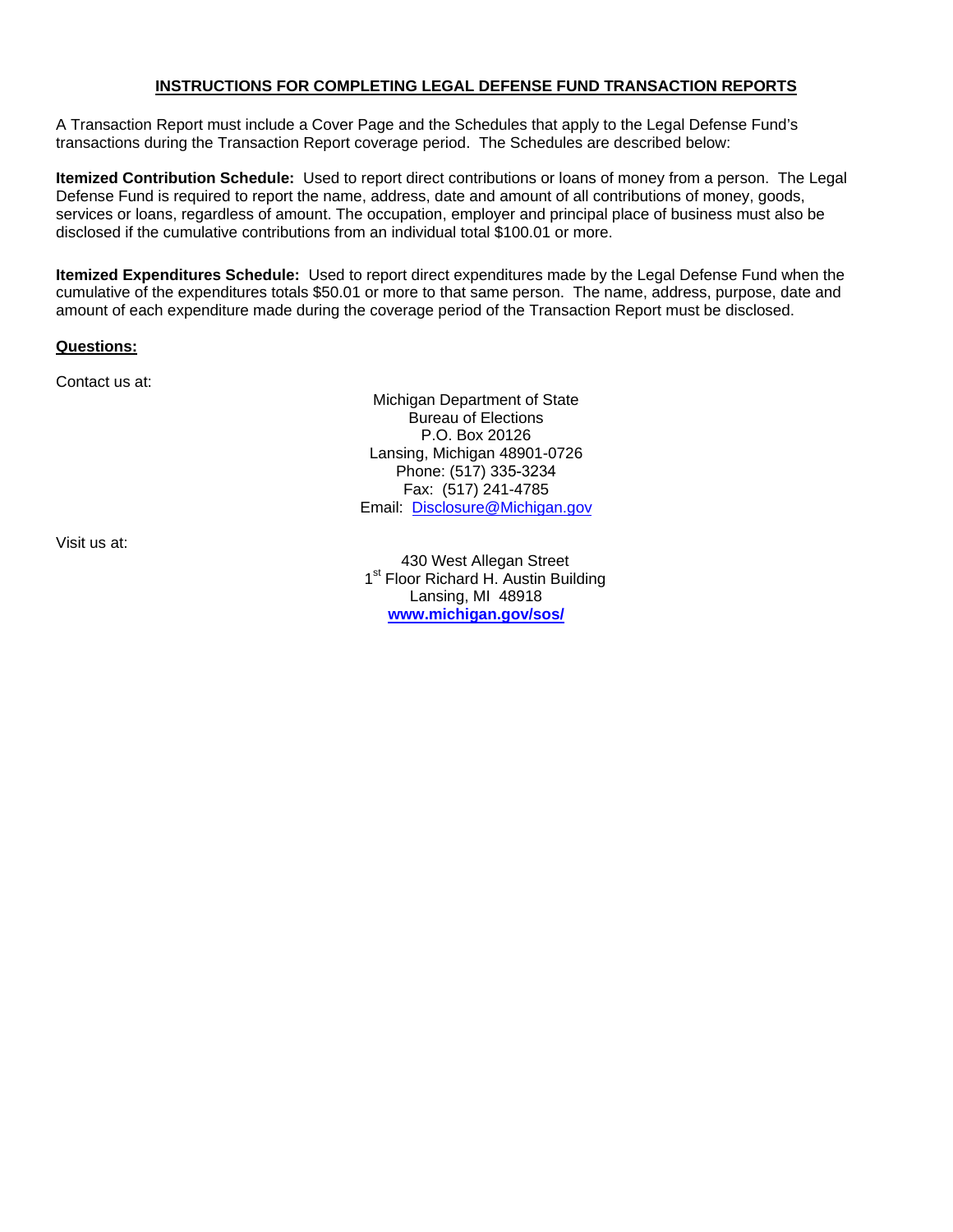

#### **LEGAL DEFENSE FUND COVER PAGE**

Report must be legible, typed or printed in ink and signed by the Treasurer/Designated Record Keeper and Official.

FOR OFFICIAL USE ONLY

| 1a. Legal Defense Fund I.D. Number: ____________                                                                                                                                                                                          | 2a. Official's Full Name:                                                                                                                                                                                                                                  |  |  |  |
|-------------------------------------------------------------------------------------------------------------------------------------------------------------------------------------------------------------------------------------------|------------------------------------------------------------------------------------------------------------------------------------------------------------------------------------------------------------------------------------------------------------|--|--|--|
| 1b. Legal Defense Fund Name:                                                                                                                                                                                                              |                                                                                                                                                                                                                                                            |  |  |  |
| 1c. Legal Defense Fund Address:                                                                                                                                                                                                           | 2b. Official's Office:                                                                                                                                                                                                                                     |  |  |  |
|                                                                                                                                                                                                                                           |                                                                                                                                                                                                                                                            |  |  |  |
|                                                                                                                                                                                                                                           |                                                                                                                                                                                                                                                            |  |  |  |
| 1d. Legal Defense Fund Phone: __________                                                                                                                                                                                                  |                                                                                                                                                                                                                                                            |  |  |  |
| 3a. Treasurer's Full Name:                                                                                                                                                                                                                | 3c. Treasurer's Business Address:                                                                                                                                                                                                                          |  |  |  |
| 3b. Treasurer's Residential Address:                                                                                                                                                                                                      |                                                                                                                                                                                                                                                            |  |  |  |
|                                                                                                                                                                                                                                           |                                                                                                                                                                                                                                                            |  |  |  |
|                                                                                                                                                                                                                                           |                                                                                                                                                                                                                                                            |  |  |  |
| 4a. Quarterly Transaction Report Covering:                                                                                                                                                                                                | Dissolution of Legal Defense Fund:<br>5.1                                                                                                                                                                                                                  |  |  |  |
| January 1 - March 31; Due: April 25th                                                                                                                                                                                                     | <b>Effective Date of Dissolution</b>                                                                                                                                                                                                                       |  |  |  |
| $\Box$ April 1 – June 30; Due: July 25 <sup>th</sup>                                                                                                                                                                                      |                                                                                                                                                                                                                                                            |  |  |  |
| July 1 - September 30; Due: October 25th                                                                                                                                                                                                  |                                                                                                                                                                                                                                                            |  |  |  |
| October 1 - December 31; Due: January 25th                                                                                                                                                                                                | By checking this item, I\We certify that the Legal Defense Fund has no assets or<br>outstanding debts, including late filing fees. Note: The disposition of residual<br>funds must be reported on Itemized Expenditure Schedule 2 and the Summary<br>Page. |  |  |  |
| 4b. Amendment to Transaction Report: also mark<br>(4a) to indicate which Report is being amended)                                                                                                                                         |                                                                                                                                                                                                                                                            |  |  |  |
| 6. Verification: I\We certify that all reasonable diligence was used in the preparation of this statement and attached schedules (if any) and to<br>the best of my\our knowledge and belief the contents are true, accurate and complete. |                                                                                                                                                                                                                                                            |  |  |  |
|                                                                                                                                                                                                                                           |                                                                                                                                                                                                                                                            |  |  |  |
|                                                                                                                                                                                                                                           |                                                                                                                                                                                                                                                            |  |  |  |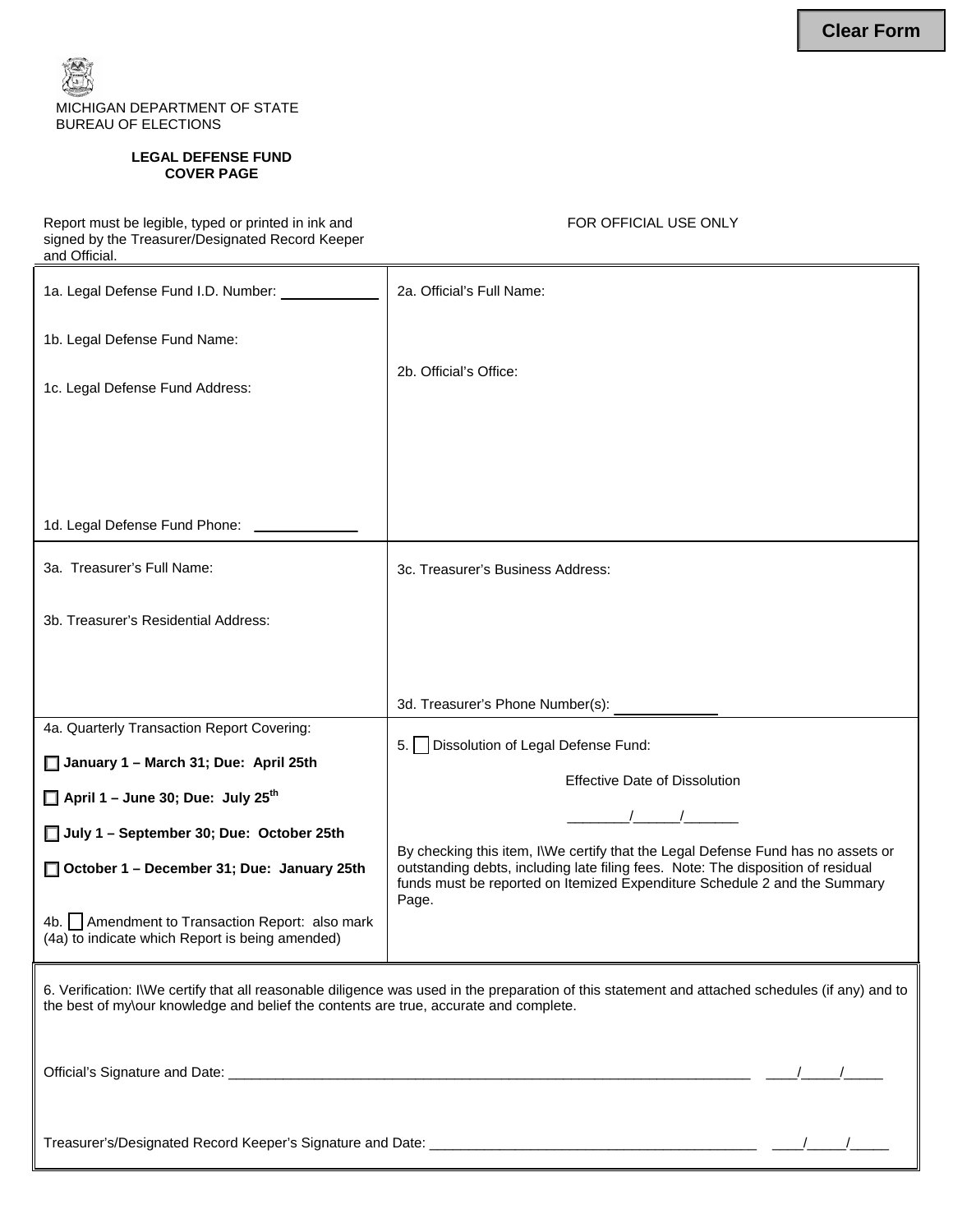## **INSTRUCTIONS FOR COMPLETING THE LEGAL DEFENSE FUND**

**COVER PAGE**

**ITEM 1a:** Enter the Legal Defense Fund ID number provided by the Department of State.

**ITEM 1b:** Enter the Legal Defense Fund Name.

**ITEM 2a: OFFICIAL'S NAME:** Enter the Official's full name (first, middle initial and last name). **ITEM 2b: OFFICIAL'S OFFICE:** Enter the office of the Official including the district or jurisdiction number or the name of the community served by the office.

**ITEM 3a: TREASURER'S FULL NAME:** Enter the Treasurer's full name (first, middle initial and last name).

**ITEM 3b: TREASURER'S RESIDENTIAL ADDRESS:** Enter the Treasurer's residential address.

**ITEM 3c: TREASURER'S BUSINESS ADDRESS:** Enter the Treasurer's business address.

**ITEM 3d: TREASURER'S PHONE NUMBER(S):** Enter the Treasurer's phone number(s).

**ITEM 4a: QUARLTERLY TRANSACTION REPORT COVERING:** Check the appropriate box to indicate the quarterly report that covers the current filing period.

**ITEM 4b: AMENDMENT** Check item 4b if the Transaction Report is an amendment to a previously filed Transaction Report. Please complete Item 4a in addition to 4b to indicate which report is being amended.

**ITEM 5: DISSOLUTION REPORT:** Enter the effective date of the requested dissolution of the Legal Defense Fund. By checking this item, you certify that the Legal Defense Fund has no assets or outstanding debts, including late filing fees. Note: The disposition of residual funds must be reported on the Itemized Expenditure Schedule 2 and the Summary Page.

**ITEM 6: VERIFICATION:** The Official and the treasurer or designated record keeper must verify that all reasonable diligence was used in completion of the Transaction Report and attached Schedules and that the contents of the statement are true, accurate and complete to the best of their knowledge and belief. The Cover Page must be signed and dated by the Official and the Legal Defense Fund's treasurer or designated record keeper. If the Official is serving as the Legal Defense Fund's treasurer, the Official signs once on the line for the Official's signature.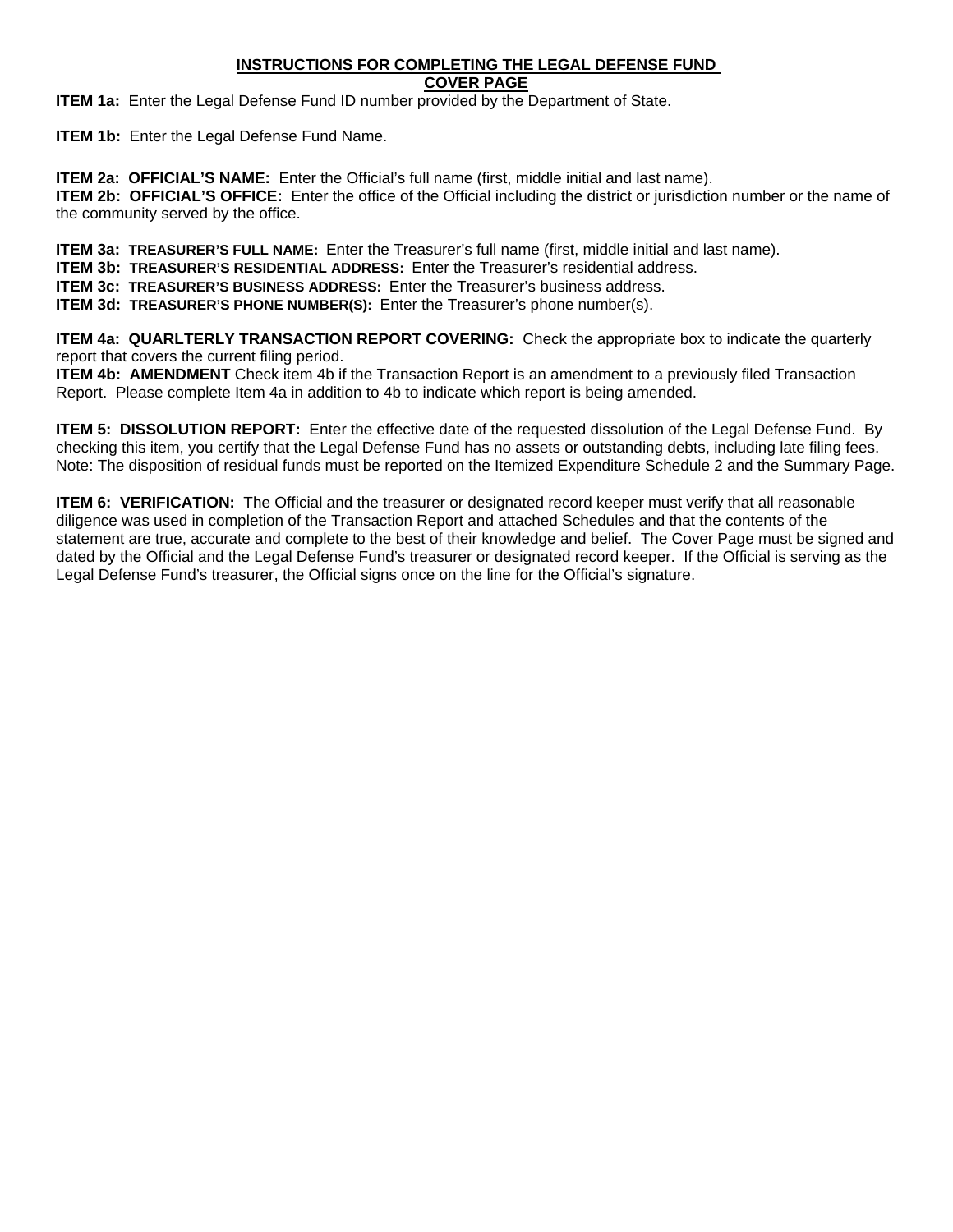

#### **LEGAL DEFENSE FUND SUMMARY PAGE**

## FOR OFFICIAL USE ONLY

**Summary Page** 

|                                                                                                | Column I<br><b>This Period</b>                                                                                                                                                                                                                                                                                         | Column <sub>II</sub><br>Cumulative Calendar Year                                                                                                                                                                                                                                                                       |  |  |  |
|------------------------------------------------------------------------------------------------|------------------------------------------------------------------------------------------------------------------------------------------------------------------------------------------------------------------------------------------------------------------------------------------------------------------------|------------------------------------------------------------------------------------------------------------------------------------------------------------------------------------------------------------------------------------------------------------------------------------------------------------------------|--|--|--|
| 1. Contributions                                                                               | 1a. $\frac{1}{2}$ $\frac{1}{2}$ $\frac{1}{2}$ $\frac{1}{2}$ $\frac{1}{2}$ $\frac{1}{2}$ $\frac{1}{2}$ $\frac{1}{2}$ $\frac{1}{2}$ $\frac{1}{2}$ $\frac{1}{2}$ $\frac{1}{2}$ $\frac{1}{2}$ $\frac{1}{2}$ $\frac{1}{2}$ $\frac{1}{2}$ $\frac{1}{2}$ $\frac{1}{2}$ $\frac{1}{2}$ $\frac{1}{2}$ $\frac{1}{2}$ $\frac{1}{2$ | 1b. $\frac{1}{2}$ = 0.1 $\frac{1}{2}$ = 0.1 $\frac{1}{2}$ = 0.1 $\frac{1}{2}$ = 0.1 $\frac{1}{2}$ = 0.1 $\frac{1}{2}$ = 0.1 $\frac{1}{2}$ = 0.1 $\frac{1}{2}$ = 0.1 $\frac{1}{2}$ = 0.1 $\frac{1}{2}$ = 0.1 $\frac{1}{2}$ = 0.1 $\frac{1}{2}$ = 0.1 $\frac{1}{2}$ = 0.1 $\frac{1}{2}$                                  |  |  |  |
| 2. In-Kind Contributions                                                                       | 2a. $\frac{1}{2}$                                                                                                                                                                                                                                                                                                      | 2b. $\frac{1}{2}$ $\frac{1}{2}$ $\frac{1}{2}$ $\frac{1}{2}$ $\frac{1}{2}$ $\frac{1}{2}$ $\frac{1}{2}$ $\frac{1}{2}$ $\frac{1}{2}$ $\frac{1}{2}$ $\frac{1}{2}$ $\frac{1}{2}$ $\frac{1}{2}$ $\frac{1}{2}$ $\frac{1}{2}$ $\frac{1}{2}$ $\frac{1}{2}$ $\frac{1}{2}$ $\frac{1}{2}$ $\frac{1}{2}$ $\frac{1}{2}$ $\frac{1}{2$ |  |  |  |
| 3. TOTAL CONTRIBUTIONS                                                                         |                                                                                                                                                                                                                                                                                                                        |                                                                                                                                                                                                                                                                                                                        |  |  |  |
| 4. Itemized Expenditures                                                                       | 4a. $\frac{1}{2}$ $\frac{1}{2}$ $\frac{1}{2}$ $\frac{1}{2}$ $\frac{1}{2}$ $\frac{1}{2}$ $\frac{1}{2}$ $\frac{1}{2}$ $\frac{1}{2}$ $\frac{1}{2}$ $\frac{1}{2}$ $\frac{1}{2}$ $\frac{1}{2}$ $\frac{1}{2}$ $\frac{1}{2}$ $\frac{1}{2}$ $\frac{1}{2}$ $\frac{1}{2}$ $\frac{1}{2}$ $\frac{1}{2}$ $\frac{1}{2}$ $\frac{1}{2$ |                                                                                                                                                                                                                                                                                                                        |  |  |  |
| 5. Unitemized Expenditures (less than \$50.01 each - no Schedule)                              |                                                                                                                                                                                                                                                                                                                        |                                                                                                                                                                                                                                                                                                                        |  |  |  |
| 6. TOTAL EXPENDITURES                                                                          |                                                                                                                                                                                                                                                                                                                        | 6b. $\frac{1}{2}$ $\frac{1}{2}$ $\frac{1}{2}$ $\frac{1}{2}$ $\frac{1}{2}$ $\frac{1}{2}$ $\frac{1}{2}$ $\frac{1}{2}$ $\frac{1}{2}$ $\frac{1}{2}$ $\frac{1}{2}$ $\frac{1}{2}$ $\frac{1}{2}$ $\frac{1}{2}$ $\frac{1}{2}$ $\frac{1}{2}$ $\frac{1}{2}$ $\frac{1}{2}$ $\frac{1}{2}$ $\frac{1}{2}$ $\frac{1}{2}$ $\frac{1}{2$ |  |  |  |
| <b>BALANCE STATEMENT</b>                                                                       |                                                                                                                                                                                                                                                                                                                        |                                                                                                                                                                                                                                                                                                                        |  |  |  |
| 7. Ending Balance of last report filed<br>(Enter zero if no previous reports have been filed.) | $7. \,$ \$                                                                                                                                                                                                                                                                                                             |                                                                                                                                                                                                                                                                                                                        |  |  |  |
| 8. Amount received during reporting period (Item 1a.)                                          | $8.$ \$                                                                                                                                                                                                                                                                                                                |                                                                                                                                                                                                                                                                                                                        |  |  |  |
| 9. SUBTOTAL Add lines 7 and 8                                                                  | $9.$ \$                                                                                                                                                                                                                                                                                                                |                                                                                                                                                                                                                                                                                                                        |  |  |  |
| 10. Amount expended during reporting period (Item 6a.)                                         |                                                                                                                                                                                                                                                                                                                        |                                                                                                                                                                                                                                                                                                                        |  |  |  |
| 11. ENDING BALANCE<br>(Subtract line 10 from line 9)                                           | $11.$ \$                                                                                                                                                                                                                                                                                                               |                                                                                                                                                                                                                                                                                                                        |  |  |  |
|                                                                                                | * The ending balance must always be a positive number.                                                                                                                                                                                                                                                                 |                                                                                                                                                                                                                                                                                                                        |  |  |  |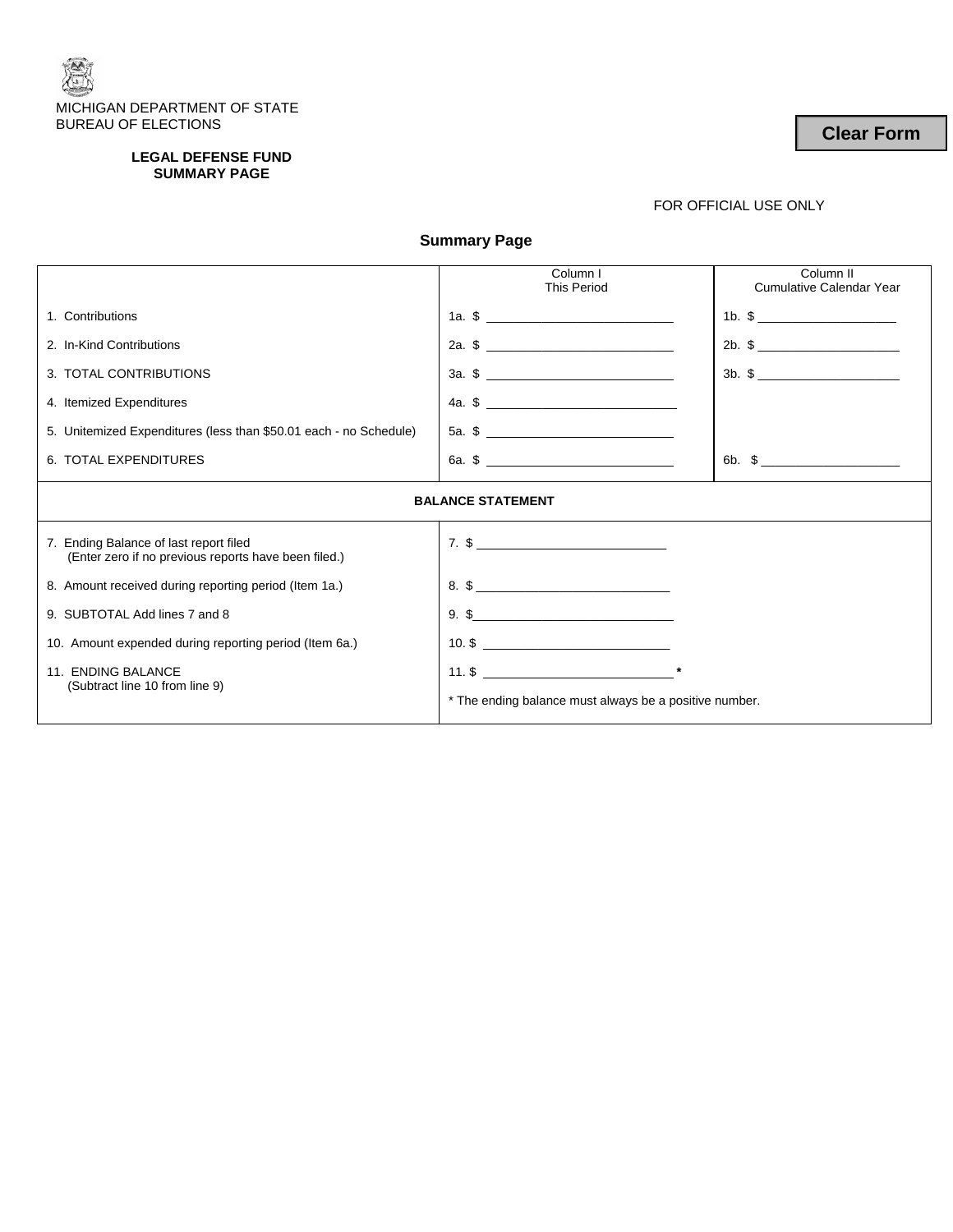### **INSTRUCTIONS FOR COMPLETING THE LEGAL DEFENSE FUND SUMMARY PAGE**

**ITEMS 1, 1a, 1b: CONTRIBUTIONS:** Enter in Column I, the grand total of direct contributions listed on the Itemized Contributions Schedule. Enter the cumulative amount of the direct contributions received on 1b for the calendar year**.** 

**ITEM 2, 2a, 2b: IN-KIND CONTRIBUTIONS:** Enter in Column I, the grand total of in-kind contributions reported in Column on the Itemized In- kind Contributions Schedule. Enter the cumulative amount on 2b for the calendar year.

**ITEM 3, 3a, 3b: TOTAL CONTRIBUTIONS:** Enter in Column I, the sum of Lines 1a and 2a. Enter the cumulative amount on 3b for the calendar year.

**ITEM 4: ITEMIZED EXPENDITURES:** Enter in Column I, the grand total of expenditures listed on the Itemized Expenditures Schedule.

**ITEM 5: UNITEMIZED EXPENDITURES:** Enter in Column I, the grand total of expenditures of \$50.00 or less that were not itemized on the Itemized Expenditure Schedule.

**ITEM 6, 6a, 6b: TOTAL EXPENDITURES:** Enter in Column I, the sum of Lines 4a and 5a. Enter the cumulative amount on 6b for the calendar year.

**ITEM 7: ENDING BALANCE:** Enter the "Ending Balance" from the last Transaction Report filed by the Legal Defense Fund. This is the "Beginning Balance" for the current reporting period. If this is the first Transaction Report filed enter "Zero."

**ITEM 8: TOTAL CONTRIBUTIONS:** Enter the total contributions received during the period covered by the Transaction Report (Item 1a).

**ITEM 9: SUB-TOTAL:** Enter the sum of Lines 7 and 8.

**ITEM 10: TOTAL EXPENDITURES:** Enter the total expenditures made during the period covered by the Transaction Report (Item 6a).

**ITEM 11: ENDING BALANCE:** Subtract line 10 from line 9. The result should reflect the ending cash balance in the Legal Defense Fund's checking account on the closing date of the Transaction Report. If the ending balance is a negative amount, recheck the math on each Schedule. A negative balance may indicate that the Legal Defense Fund has reported spending money that is not reported as having been received.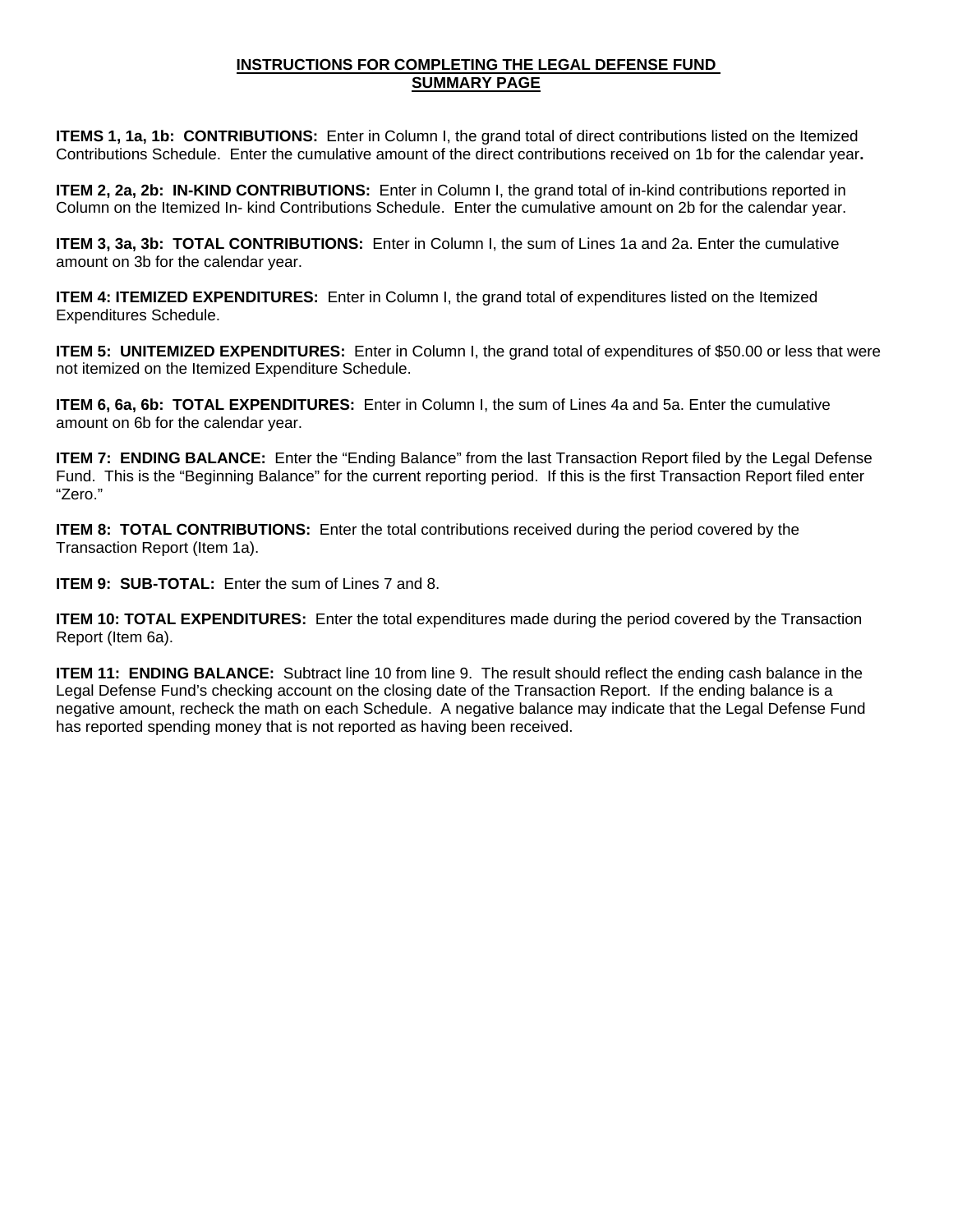

| 急 | <b>MICHIGAN DEPARTMENT OF STATE</b> |
|---|-------------------------------------|
|   | <b>BUREAU OF ELECTIONS</b>          |

| <b>ITEMIZED CONTRIBUTIONS</b><br><b>SCHEDULE 1</b>                                | 1. Legal Defense Fund I.D. Number and Name: |                    |                           |                  |
|-----------------------------------------------------------------------------------|---------------------------------------------|--------------------|---------------------------|------------------|
| <b>LEGAL DEFENSE FUND</b>                                                         |                                             |                    |                           |                  |
| Enter contributor's name and address.                                             |                                             | 5. Amount          | 6. Amount<br>(In-Kind)    | 7.<br>Cumulative |
| 2. Name and Address:                                                              | 3. Date of Receipt: __________              |                    |                           |                  |
|                                                                                   |                                             |                    |                           |                  |
|                                                                                   |                                             | $\frac{1}{2}$      | $$$ $\qquad$              | \$               |
| 4. If over \$100.00 cumulative, please provide: Occupation: _____________________ |                                             |                    |                           |                  |
|                                                                                   |                                             |                    |                           |                  |
| 2. Name and Address:                                                              | 3. Date of Receipt:                         |                    |                           |                  |
|                                                                                   |                                             |                    |                           |                  |
|                                                                                   |                                             | $\mathsf{\$}$      | $\frac{1}{2}$             |                  |
| 4. If over \$100.00 cumulative, please provide: Occupation: _____________________ |                                             |                    |                           |                  |
|                                                                                   |                                             |                    |                           |                  |
|                                                                                   |                                             |                    |                           |                  |
| 2. Name and Address:                                                              | 3. Date of Receipt: __________              |                    |                           |                  |
|                                                                                   |                                             |                    |                           |                  |
|                                                                                   |                                             | $\frac{1}{2}$      | \$                        |                  |
| 4. If over \$100.00 cumulative, please provide: Occupation: _____________________ |                                             |                    |                           |                  |
|                                                                                   |                                             |                    |                           |                  |
| 2. Name and Address:                                                              | 3. Date of Receipt: __________              |                    |                           |                  |
|                                                                                   |                                             |                    |                           |                  |
|                                                                                   |                                             |                    |                           |                  |
| 4. If over \$100.00 cumulative, please provide: Occupation: _____________________ |                                             |                    |                           |                  |
|                                                                                   |                                             |                    |                           |                  |
|                                                                                   |                                             |                    |                           |                  |
| 2. Name and Address:                                                              | 3. Date of Receipt: __________              |                    |                           |                  |
|                                                                                   |                                             |                    |                           |                  |
|                                                                                   |                                             | \$                 | $\mathsf{\$}$             | \$               |
| 4. If over \$100.00 cumulative, please provide: Occupation: _____________________ |                                             |                    |                           |                  |
|                                                                                   |                                             |                    |                           |                  |
| 2. Name and Address:                                                              | 3. Date of Receipt:                         |                    |                           |                  |
|                                                                                   |                                             |                    |                           |                  |
|                                                                                   |                                             | \$                 |                           | \$               |
| 4. If over \$100.00 cumulative, please provide: Occupation: _____________________ |                                             |                    |                           |                  |
|                                                                                   |                                             |                    |                           |                  |
|                                                                                   | Page Subtotal:                              | $\mathsf{\$}$      | $\boldsymbol{\mathsf{S}}$ |                  |
|                                                                                   | <b>Grand Total:</b>                         |                    |                           |                  |
|                                                                                   | (Complete on last page of Schedule)         | \$<br>Forward to   | \$<br>Forward to          |                  |
| Page _______ of ______                                                            |                                             | #1 Summary<br>Page | #2 Summary<br>Page        |                  |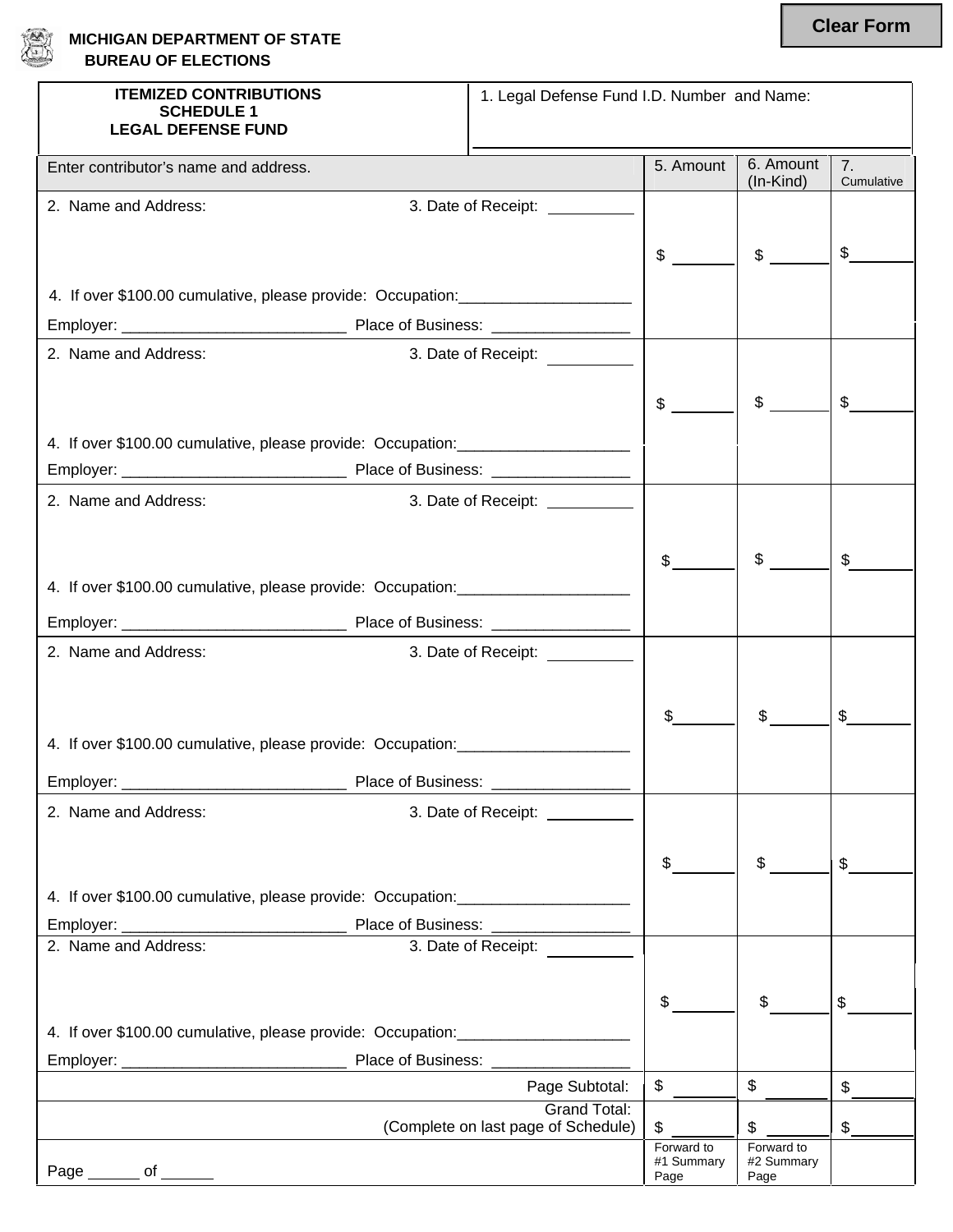## **INSTRUCTIONS FOR LEGAL DEFENSE FUND ITEMIZED CONTRIBUTIONS SCHEDULE 1**

**ITEM 1:** Enter the Legal Defense Fund ID number provided by the Department of State and the name of the Legal Defense Fund.

**ITEM 2: NAME AND ADDRESS:** Enter the complete name and address of each individual, group, business, firm or other type of organization that made a contribution in any amount during the period covered by the Transaction Report.

**ITEM 3: DATE OF RECEIPT:** Enter the date the contribution received by the Legal Defense Fund. Only report on Schedule 1 the contributions received during the period covered by the Transaction Report.

**ITEM 4: CONTRIBUTOR'S OCCUPATION, EMPLOYER, and PLACE OF BUSINESS:** Complete if the contributor is an individual and the cumulative contribution exceeds \$100.00.

**ITEM 5: AMOUNT OF CONTRIBUTION:** Enter the amount of the single contribution received on the date provided in Item #3.

**ITEM 6: AMOUNT OF CONTRIBUTION (In-Kind):** Enter the amount of the single contribution received on the date provided in Item #3 that are for goods or services provided to the Legal Defense Fund.

**ITEM 7: CUMULATIVE FOR THE CALENDAR YEAR:** Enter the cumulative amount of all contributions received from the contributor for the calendar year through the date of the contribution being reported. Also include the value of any in-kind contributions of goods or services received through this date from the contributor when calculating the cumulative amount.

**SUBTOTAL:** Enter the subtotal of each page for each respective column and contribution type.

**GRAND TOTAL**: Enter the grand total of all of the pages for each respective column and contribution type on the last page of the schedule. Forward the totals to the appropriate line of the Summary Page as directed.

*NUMBER EACH COMPLETED SCHEDULE ON LOWER LEFT-HAND CORNER OF THE SHEET. FOR EXAMPLE NUMBER THE SHEETS "PAGE 1 OF 3," "PAGE 2 OF 3," AND "PAGE 3 OF 3."*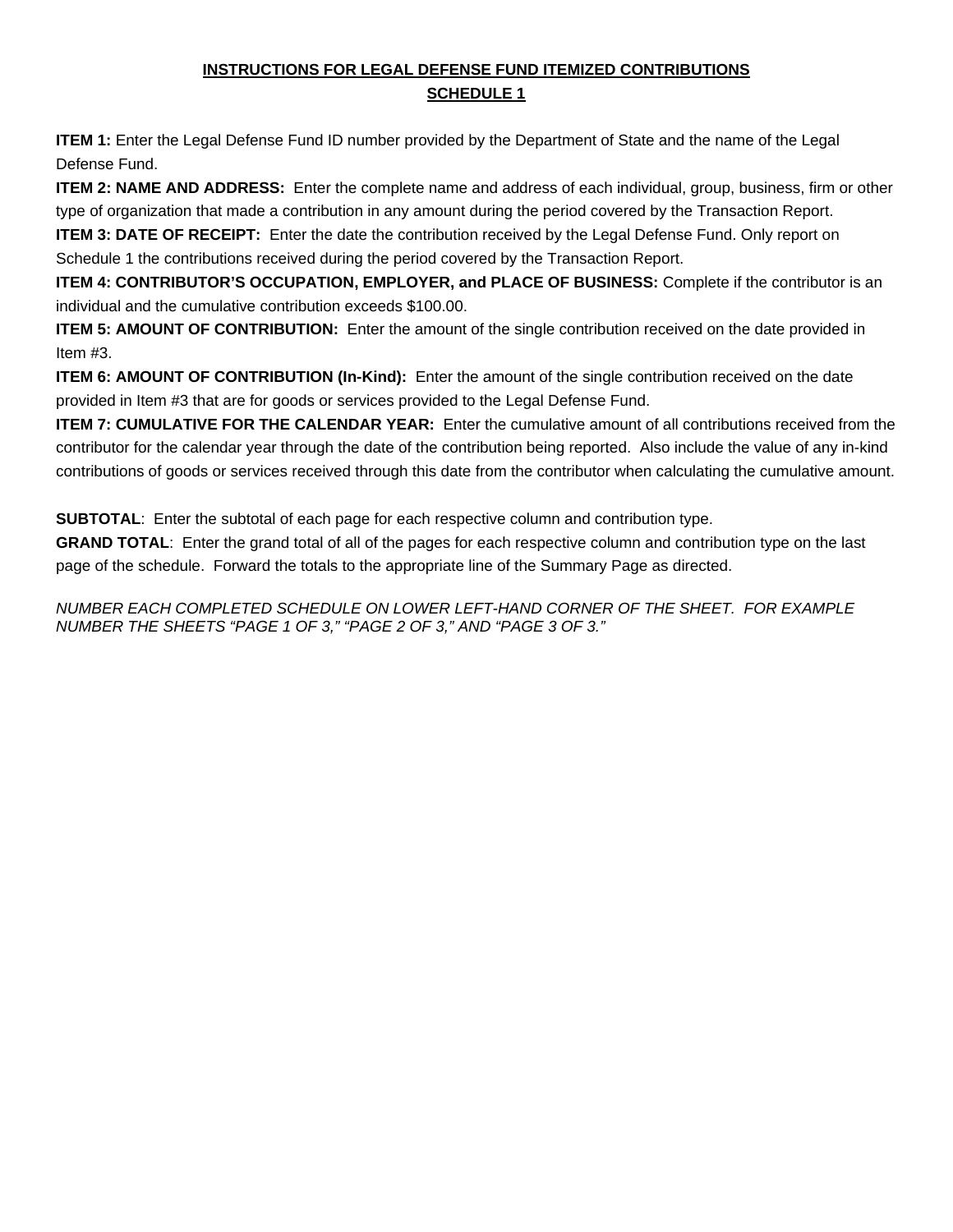

## **MICHIGAN DEPARTMENT OF STATE BUREAU OF ELECTIONS**

| <b>ITEMIZED EXPENDITURES</b><br><b>SCHEDULE 2</b><br><b>LEGAL DEFENSE FUND</b> | 1. Legal Defense Fund I.D. Number and Name: |                                                           |         |                               |
|--------------------------------------------------------------------------------|---------------------------------------------|-----------------------------------------------------------|---------|-------------------------------|
| 2. Name and address of person or vendor paid                                   |                                             | 3. Purpose                                                | 4. Date | 5. Amount                     |
|                                                                                |                                             |                                                           |         |                               |
|                                                                                |                                             |                                                           |         | \$                            |
|                                                                                |                                             |                                                           |         |                               |
|                                                                                |                                             |                                                           |         | $\frac{1}{2}$                 |
|                                                                                |                                             |                                                           |         |                               |
|                                                                                |                                             |                                                           |         | \$                            |
|                                                                                |                                             |                                                           |         |                               |
|                                                                                |                                             |                                                           |         | $\frac{1}{2}$                 |
|                                                                                |                                             |                                                           |         |                               |
|                                                                                |                                             |                                                           |         | \$                            |
|                                                                                |                                             |                                                           |         |                               |
|                                                                                |                                             |                                                           |         | $\frac{1}{2}$                 |
|                                                                                |                                             |                                                           |         |                               |
|                                                                                |                                             |                                                           |         | $\mathcal{L}$                 |
|                                                                                |                                             |                                                           |         | $\frac{1}{2}$                 |
|                                                                                |                                             |                                                           |         |                               |
|                                                                                |                                             |                                                           |         |                               |
|                                                                                |                                             |                                                           |         | \$                            |
|                                                                                |                                             |                                                           |         | \$                            |
|                                                                                |                                             |                                                           |         |                               |
|                                                                                |                                             |                                                           |         |                               |
|                                                                                |                                             |                                                           |         | \$                            |
| Page Subtotal                                                                  |                                             |                                                           |         | $\overline{\mathbf{e}}$       |
|                                                                                |                                             | <b>Grand Total</b><br>(Complete on last page of Schedule) |         | \$                            |
| $\mathsf{of}$<br>Page                                                          |                                             |                                                           |         | Forward to #3<br>Summary Page |